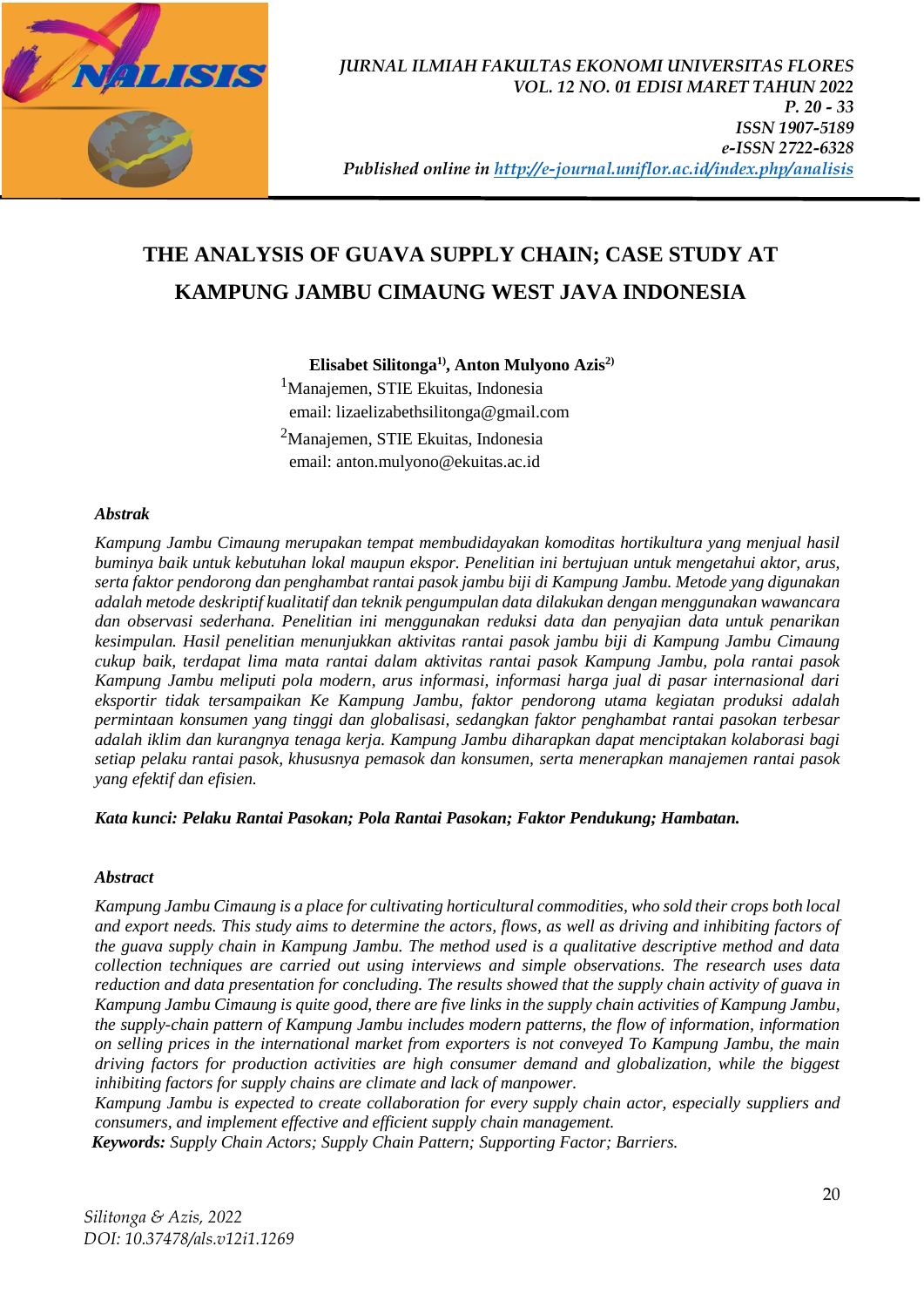

### **I. INTRODUCTION**

The development of guava agribusiness, especially in Kampung Jambu Cimaung, has experienced various problems related to supply chain management. These factors need to be considered in the design of the agricultural commodity supply chain. So in the future, it can achieve an effective, efficient, and sustainable supply chain system (Chopra & Meindl, 2013; Widyacantika & Azis, 2020).

Kampung Jambu Cimaung is a village that is engaged in agribusiness. It was established through the thousand villages program held by the West Java Government. In 2013 farmers from this village developed a new variety, namely Crystal Guava, and now it has become superior and much sought after by the public because of its crunchy taste and similar to apples. However, there are many obstacles that occur in the production process, including raw materials and other materials, as well as marketing aspects (Irjayanti et al., 2016). Therefore, it is necessary to carry out a supply chain analysis to determine the factors driving and inhibiting the supply chain in Kampung Jambu Cimaung.

Moreover, the need for fruit, especially guava is increasing because nowadays more consumers are concerned with a healthy lifestyle by consuming fruit to increase endurance, guava is also one of the type of fruit that can be consumed either directly or processed first. However, farmers have not been able to meet the needs of guava fruit both in quantity and quality, while the community's need for guava can increase along with population growth and consumer purchasing power (Heizer, *et al*., 2017; Albab & Azis, 2021). The supply chain concept is to look at all integrated company activities, starting from the upstream part in the supply of raw materials to the downstream part in the product marketing and distribution process (Vanichchinchai, 2019).

In guava agribusiness, a good strategy requires a good supply chain, sales of guava in Kampung Jambu reach export markets such as Malaysia and Singapore, exporters need quality guava. Competition in agribusiness is getting tougher, which makes agribusiness survive, namely the availability of the right product for consumers at the right time. The availability of products can occur if there is good coordination between supply chain actors, the coordination is not only in the form of inventory coordination but also information about markets that are important for agribusiness planning (Irjayanti & Azis, 2017). The smooth supply chain activities of Kampung Jambu Cimaung are supported by the fulfillment of inorganic fertilizers that can help guava grow faster.

Thus, the purpose of this study is to explore the driving and inhibiting factors of the guava supply chain in Jambu Cimaung Village, by looking at the actors involved in the guava supply chain, as well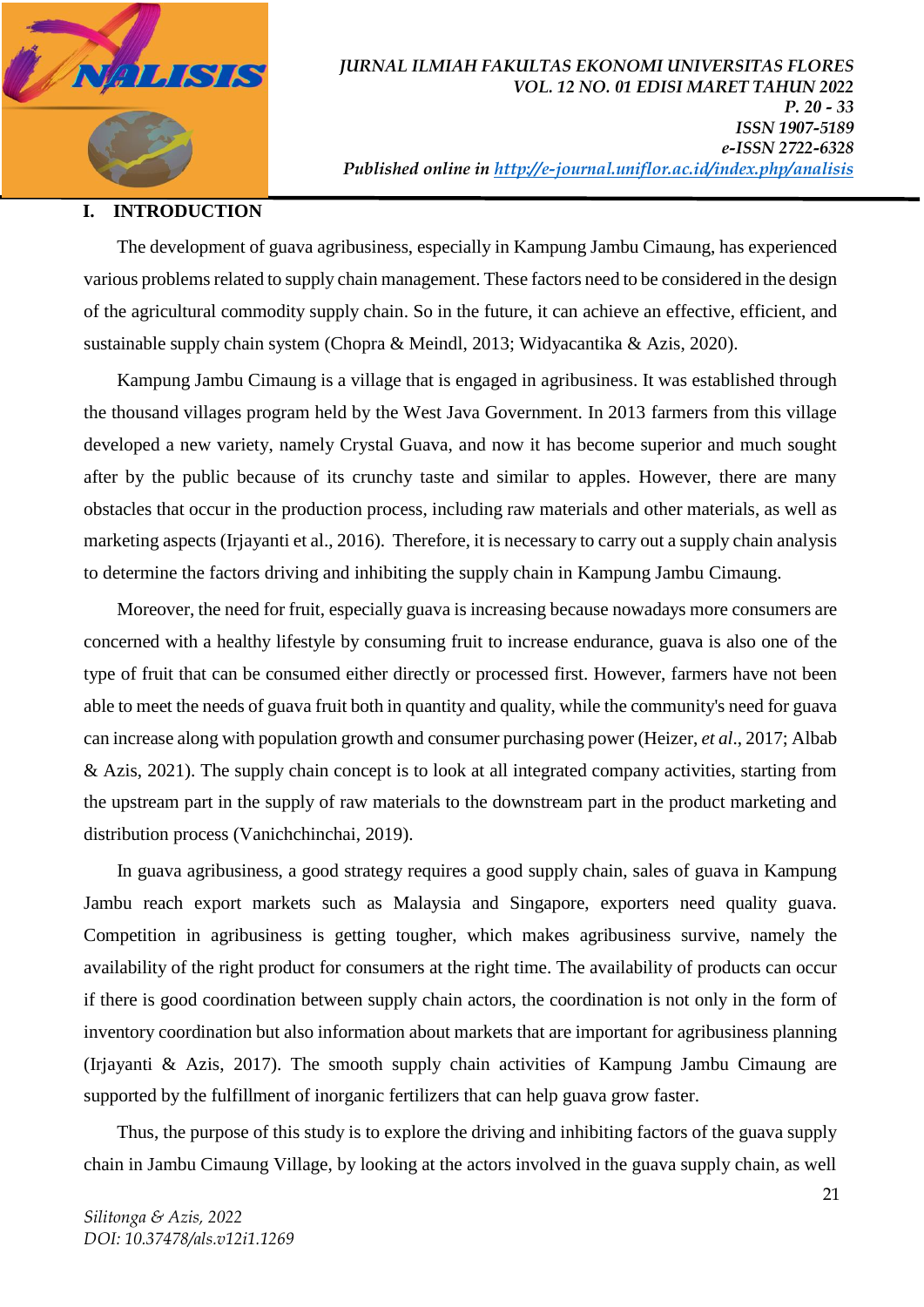

 *Published online in<http://e-journal.uniflor.ac.id/index.php/analisis>*

as product flow, financial flow, and the flow of guava supply chain information in Jambu Cimaung Village.

#### **II. LITERATURE REVIEW**

Discussions on product management and marketing of agricultural products, especially guava have been discussed quite a lot (Devi *et al*., 2018; Ekawati *et al*., 2019; Rizalul *et al*., 2019; Suheli *et al*., 2013; Wiyono *et al*., 2015; Zaroni & Pujiati, 2019), however discussions related to the guava supply chain are still limited (Kurnia & Listanti, 2019; Premayanti *et al*., 2019; Ambarsari *et al*., 2007).

Supply chain management relates to logistics network is a coordinated system consisting of organization, human resources, activities, information, and other resources involved, together in moving a product or service either in physical or virtual form from a supplier to a customer (Arif, 2018:7; Azis & Azis, 2013). In the supply chain, several main players have the same interests (Pujawan & Mahendrawati, 2017; Puspawan & Azis, 2019), namely: (1) Suppliers, the supply chain starts from here, which is the source that provides the first material, where the chain distribution of goods will begin. (2) Supplier-Manufacturer, this stage is a place to convert or finish goods. The relationship between the two links already has the potential to make savings. (3) Supplier-Manufacturer-Distribution, in this stage the finished goods produced are distributed to customers, who usually use the services of distributors or wholesalers who are wholesalers in large quantities. (4) Supplier-Manufacturer-Distribution-Retail Outlets, from the wholesalers the goods are distributed to retail outlets. (5) Supplier-Manufacturer-Distribution-Retail Outlets, Customer, the customer is the last chain that is passed in the supply chain in this context as end-user. There are several links in the supply chain (Sugara & Azis, 2020), in this guava supply chain, there are at least 5 links as main actors.

Moreover, in the supply chain, there is three types of flows must be managed (Yuniarti *et al.*, 2018:3; Min, 2015). The first is financial flows, it flows from upstream to downstream and vice versa. Examples of financial flows from upstream to downstream are invoices, payment terms from suppliers to factories, from factories to distributors, and so on. Meanwhile, the financial flows from downstream to upstream are payments from factories to suppliers, from distributors to factories, and so on. The second flow is the flow of material from upstream to downstream and vice versa. Examples of material flow from upstream to downstream are materials sent by suppliers to factories, finished products sent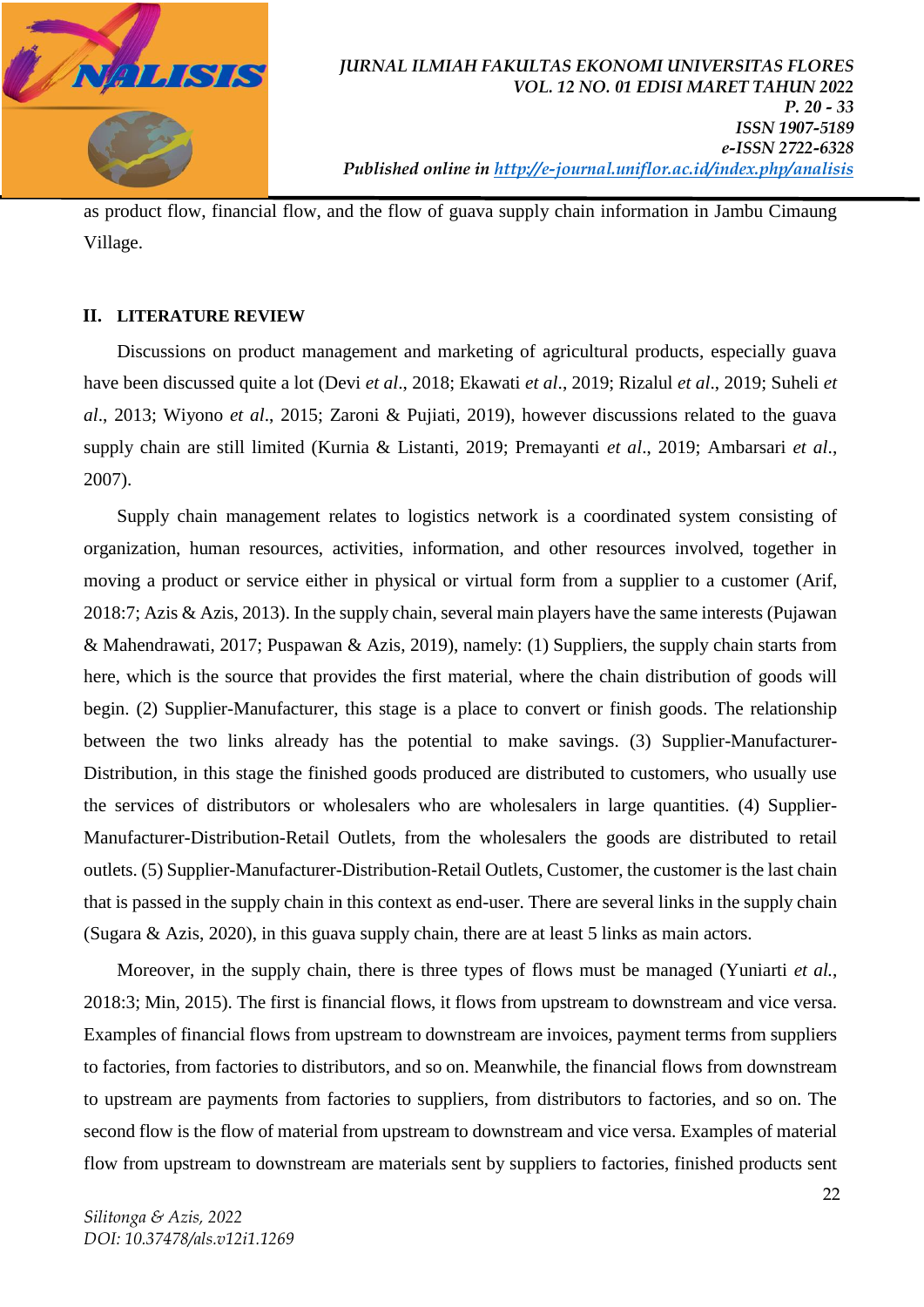

by factories to distributors, then retail, and then to final consumers. While the flow of material that flows from downstream to upstream is a product that needs to be returned, recycled, or repaired. The third flow is the flow of information that occurs from upstream to downstream or vice versa. An example of information from downstream to upstream is the amount of product inventory at each retailer. Examples of information from upstream to downstream are the production capacity of suppliers whose information is needed by the factory, information on the status of material delivery needed by the sending or receiving party. Thus the supply chain flow needs to pay attention to the flow of information, finance, and the flow of goods.

According to Bovet in Cahyono (2010:4) supply chain, competitive advantage is caused by six factors, including (1) consumer demand, (2) globalization, (3) competition, (4) communication and information technology, (5) government regulation, and (6) environment.

#### **III. RESEARCH METHODS**

Data collection techniques were carried out by collecting primary data, primary data obtained from direct observations regarding procurement to product supply, interviews or questions and answers were carried out with business owners in Kampung Jambu Cimaung, community empowerment cadres in Kampung Jambu Cimaung, and guava farmers in Kampung Jambu Cimaung directly to obtain information, especially regarding supply chain management in Kampung Jambu Cimaung, simple observations were made by observing the informants based on the answers the author received at the interview stage. The following is a simple observation procedure carried out: (1) preparing observation guidelines, (2) focusing observations with research objectives, (3) adjustment of the findings of the interview with field conditions.

Data analysis was carried out after the data collection process; the analysis was carried out to seek research by describing systematically, factually, and accurately from a state of events that occurred in Kampung Jambu Cimaung. According to Miles, et al. (2014) for the research procedures in qualitative analysis, follows these steps: (1) data reduction, (2) data presentation, (3) verification and concluding. This analysis is used to answer the third research objective written in chapter 1, which is to know the driving and inhibiting factors of the supply chain in Kampung Jambu Cimaung. Meanwhile, to answer the purpose of the first research, namely to find out the supply chain actors involved in the supply chain of Kampung Jambu Cimaung, the author conducted interviews with the owner of Kampung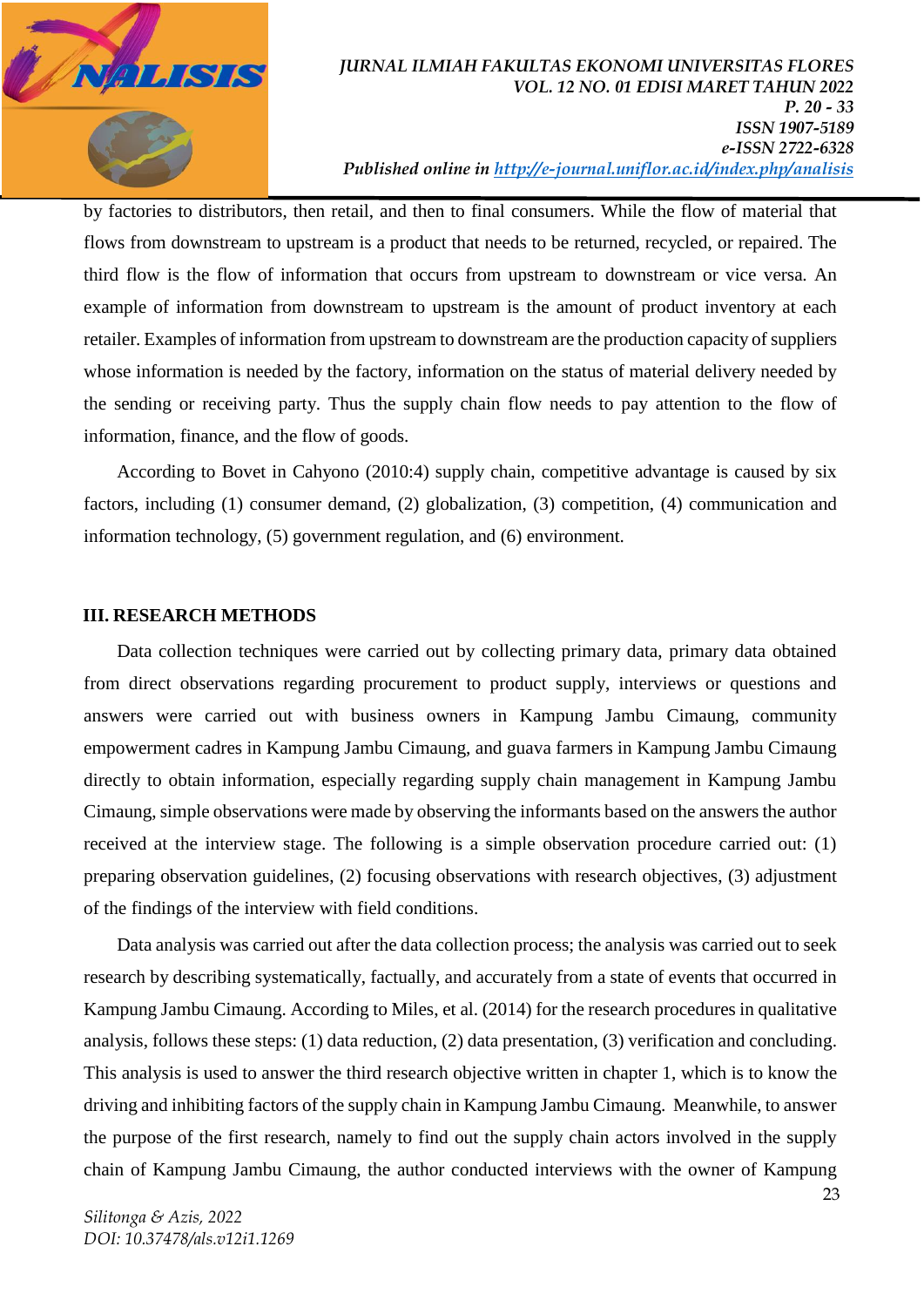

Jambu Cimaung, namely Mr. Hj. Abdurahman, the owner of Kampung Jambu provided information about the actors involved in guava supply chain activities, from inorganic fertilizer suppliers to final consumers. Then to answer the second research objective written in chapter 1, which is to know the flow of products, finances, and information in Kampung Jambu Cimaung, the author conducted interviews with Mr. Abdurahman as the owner of Kampung Jambu Cimaung and Mr. Agus as a cadre of community empowerment, made simple observations to find out how the mechanism works. The supply chain that occurred in Kampung Jambu Cimaung and conducted a literature study to determine the supply-chain pattern, especially supply chain in agribusiness in theory and then it can be concluded how the mechanism of the product, financial and information flow that occurs in Kampung Jambu Cimaung.

## **IV. FINDINGS AND DISCUSSIONS**

The supply chain actors of a commodity consist of two types of members, namely primary members who are parties directly involved in production activities and secondary members who are not directly involved in production activities but have important roles that support the smooth supply chain process. The following are the actors and activities carried out by the guava supply chain actors in Kampung Jambu Cimaung:

- 1) Inorganic Fertilizer Supplier. Suppliers are primary members and one of the important actors in the business process in providing raw materials for the company, Kampung Jambu cooperates with the supplier of Kios Fertilizer Sidiq Mandiri to meet the needs of inorganic fertilizers, Kampung Jambu requires inorganic fertilizer as fertilizer because inorganic fertilizer does not require a decomposition process so that it can be used as fertilizer. increase the production and quality of guava. Kampung Jambu chose a strategy of few suppliers, namely by only working with one supplier. However, there are times when the Sidiq Mandiri Fertilizer Kiosk cannot supply fertilizer to Kampung Jambu due to the scarcity of fertilizer, this can hamper the guava production process.
- 2) Farmer. Guava farmers already have a guava Standard Operating Procedure (SOP) in Cimaung District, this SOP can be a guide for good and correct guava cultivation, starting from land preparation, seed preparation, planting, fertilizing, grafting, irrigation, garden sanitation, to harvesting and postharvest handling.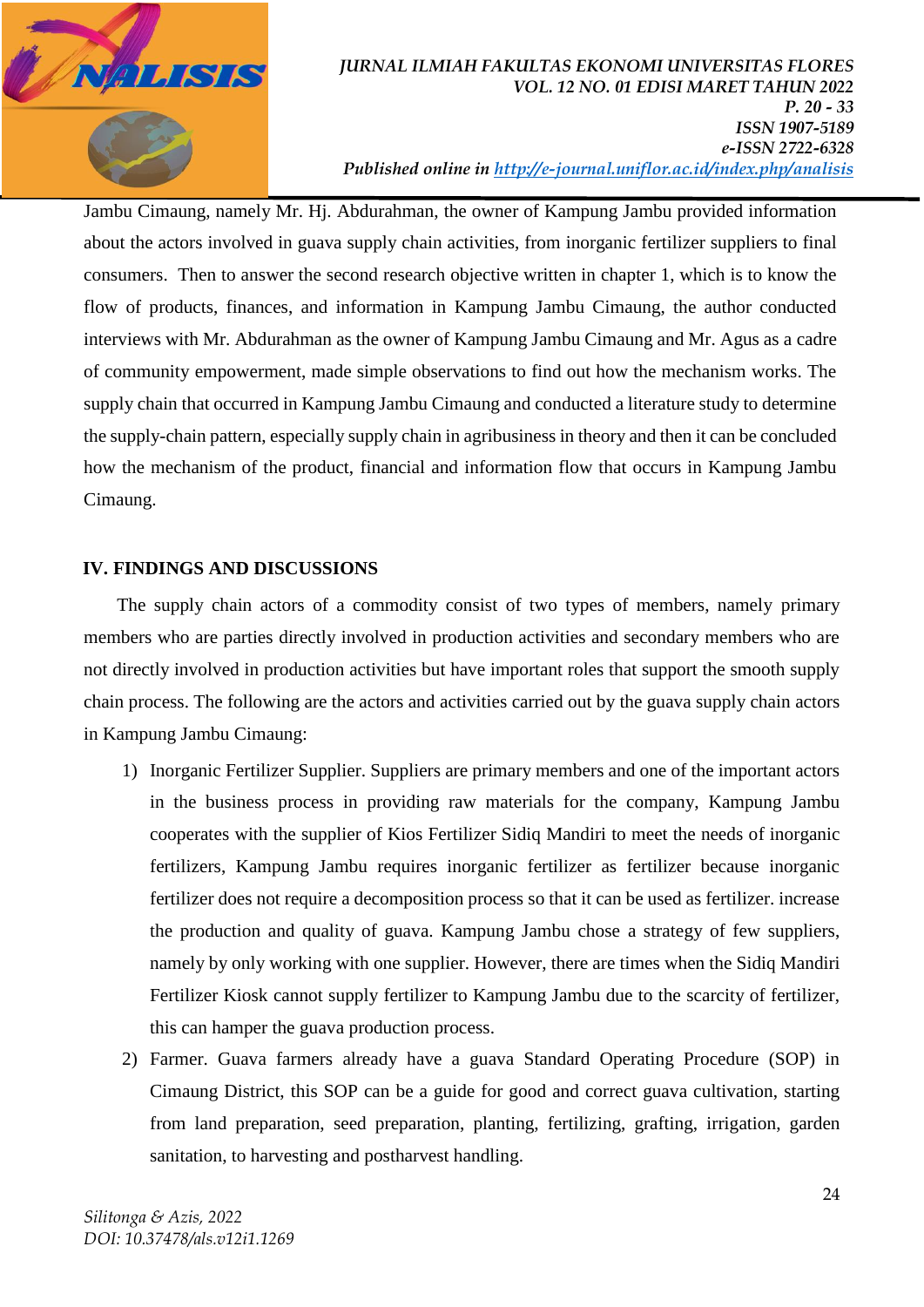

- 3) Kampung Jambu Cimaung. Kampung Jambu Cimaung is a forum for farmers who are members of farmer groups and are primary members because they are directly involved in the guava production and cultivation process. Farmers consult with supply chain managers to coordinate and synergize every link involved in the production process, conduct training, guidance, and marketing of guava products through exporters, fruit traders, juice sellers, and consumers. This is done to achieve production targets.
- 4) Exporters. It is the party that carries out the process of distributing goods, the exporter who cooperates with Kampung Jambu, namely PT. Alamanda, where the company receives guava production from Kampung Jambu Cimaung and then distributes guava abroad for overseas consumers. PT. Alamanda orders, purchases, transports, and packs, and exports guava to foreign countries such as Malaysia and Singapore. The exporter and Kampung Jambu Cimaung entered into a cooperation contract in which Kampung Jambu had to fulfill the request of PT. Alamanda will give guava a minimum of 500 Kg per week, if it is not fulfilled then the Kampung Jambu will be subject to a fine according to the initial agreement with the exporter.
- 5) Juice Seller. Juice sellers are SMEs that produce fruit juices, one of which is guava juice which requires raw materials such as guava for the main needs of the juice. This juice seller sells in retail or per cup to final consumers and interacts directly with final consumers.
- 6) Fruit Trader. Fruit traders are small traders who sell various kinds of fruit, including guava fruit by kilo system to end consumers. These fruit traders are roadside or can be called street vendors around Cimaung District, these fruit traders interact directly with consumers.
- 7) Consumers of Kampung Jambu. Consumers of Kampung Jambu are consumers who buy guava directly to Kampung Jambu Cimaung, these consumers consist of people from the Cimaung sub-district and tourists who go on agro-tourism trips in Kampung Jambu Cimaung, these tourists usually bring guava home by buying souvenirs to be consumed, consumers can do their picking and choose guava, then weighing and payment in cash to Kampung Jambu Cimaung.
- 8) End Consumer. Consumers are the last chain of the supply chain, guava products can be consumed as fresh fruit or as raw materials to become processed products. Guava has two market groups, including the domestic market and foreign markets, there are quite a lot of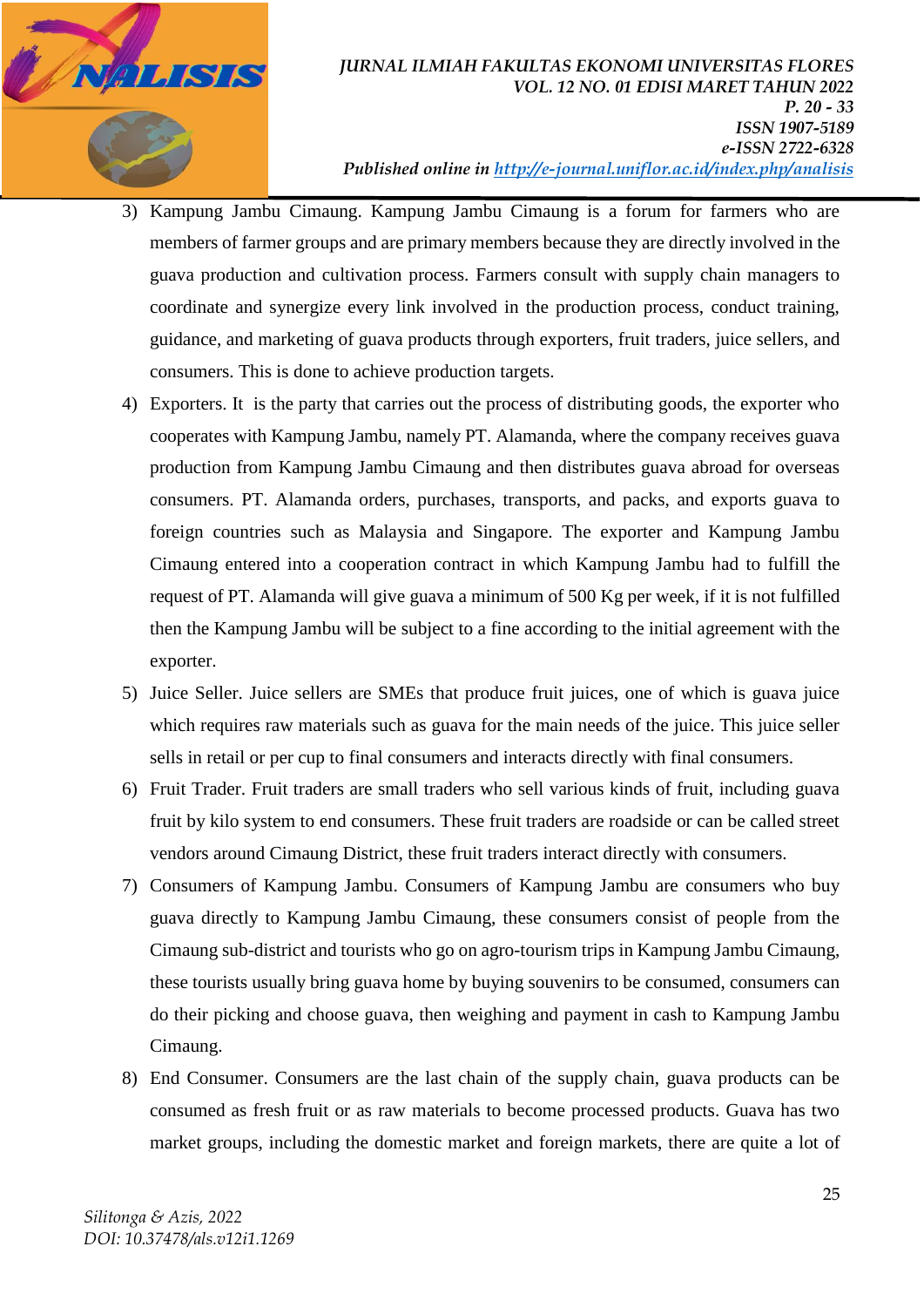

guava enthusiasts now because guava has health benefits and can be used as raw material for various processed products.



*Figure 1. The actors of guava supply chain in Kampung Jambu Cimaung*

*Source: Extracted from the research, 2020.*

Based on figure 1 and the explanations of the supply chain actors, it can be seen there are at least eight parties involved in supply chain management, including fertilizer suppliers, farmers, Kampung Jambu Cimaung, exporters, juice sellers, fruit traders, consumers of Kampung Jambu Cimaung and final consumers consisting of domestic consumers and foreign consumers, but exporters, fruit juice sellers and consumers of Kampung Jambu can be said to be in the same supply chain position, so it can be said that there are 5 links in production activities guava in Kampung Cimaung Jambu.

In line with the research of Kurnia & Listanti (2019) and Premayanti et al. (2019), the supply chain pattern consists of product flow, financial flow, and information flow that is formed from the procurement of raw materials, processing to use by the end consumer, the supply chain pattern process itself can be different depending on the number of parties involved during the production process, and the type of product. generated by the business activity.

The following is an overview of the guava supply chain in Kampung Jambu Cimaung. Product flow is generally carried out from upstream to downstream where the procurement of guava starts from fertilizer supplier Kios Pupuk Sidiq Mandiri which supplies inorganic fertilizer for the needs of Kampung Jambu in carrying out production activities, according to the quantity demanded from Kampung Jambu Cimaung and the schedule set. Kampung Jambu places an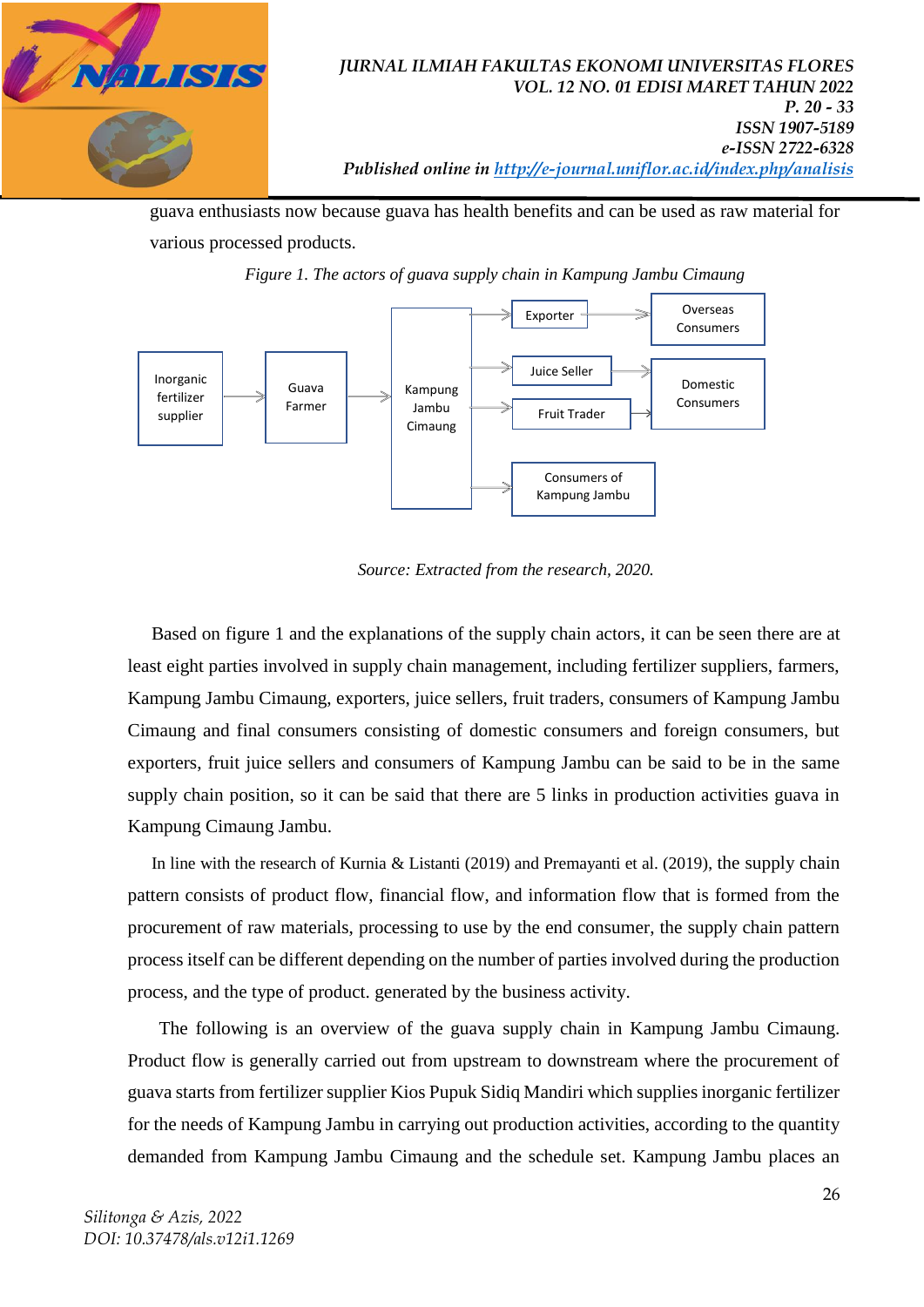

order for inorganic fertilizer if the fertilizer supply is running low by contacting the supplier by telephone, the delivery of fertilizer is carried out no later than the next day after placing an order because the location of the supplier and Kampung Jambu Cimaung are close so it doesn't take long for delivery.

However, there are times when suppliers cannot supply fertilizer due to the scarcity of fertilizer, this hampers the guava production process because then Kampung Jambu does not get inorganic fertilizer as fertilizer and only relies on organic fertilizer for the guava fertilization process. Then the farmers carry out guava cultivation, farmers who are members of farmer groups sell their harvested guava to juice sellers, fruit traders, and end consumers. Some companies have collaborated with Kampung Jambu Cimaung, namely PT. Alamanda is an exporter where this company absorbs the yields of Kampung Jambu, the red brittle type, for export. Some parties have not collaborated with Kampung Jambu to absorb the harvest for the production of guava juice drinks.

Kampung Jambu implements a self-selecting system for companies that want to buy products in large quantities, both companies that have collaborated with exporters and those who have not cooperated, such as juice sellers. This is done to reduce the losses borne by Kampung Jambu and returns from the buyer. Usually PT. Alamanda chose guava with a maturity level of 60% because when it was exported, it would arrive with the right maturity level and not too ripe. While juice sellers, roadside traders, and end consumers usually choose guava with a maturity level of 80%. After sorting, the guava is weighed and payment is made according to the scales.

Financial flows in the guava supply chain occur to final consumers, consumers of Kampung Jambu, fruit traders, juice sellers, exporters, farmer groups in Kampung Jambu Cimaung, guava farmers, and fertilizer suppliers. The transaction system for consumers, fruit traders, and guava beverage companies is carried out in cash when the guava has been weighed, while for exporters it is done on credit or one week back payment, the payment is made when the Kampung Jambu sends for the next guava order, the transaction system from Kampung Jambu to suppliers is also made in cash, that is, after the fertilizer arrives, direct payments are made.

The flow of guava information also occurs to consumers, both foreign consumers, domestic consumers, and consumers of Kampung Jambu Cimaung, fruit traders, juice sellers, exporters, farmer groups in Kampung Jambu Cimaung, guava farmers, and fertilizer suppliers. This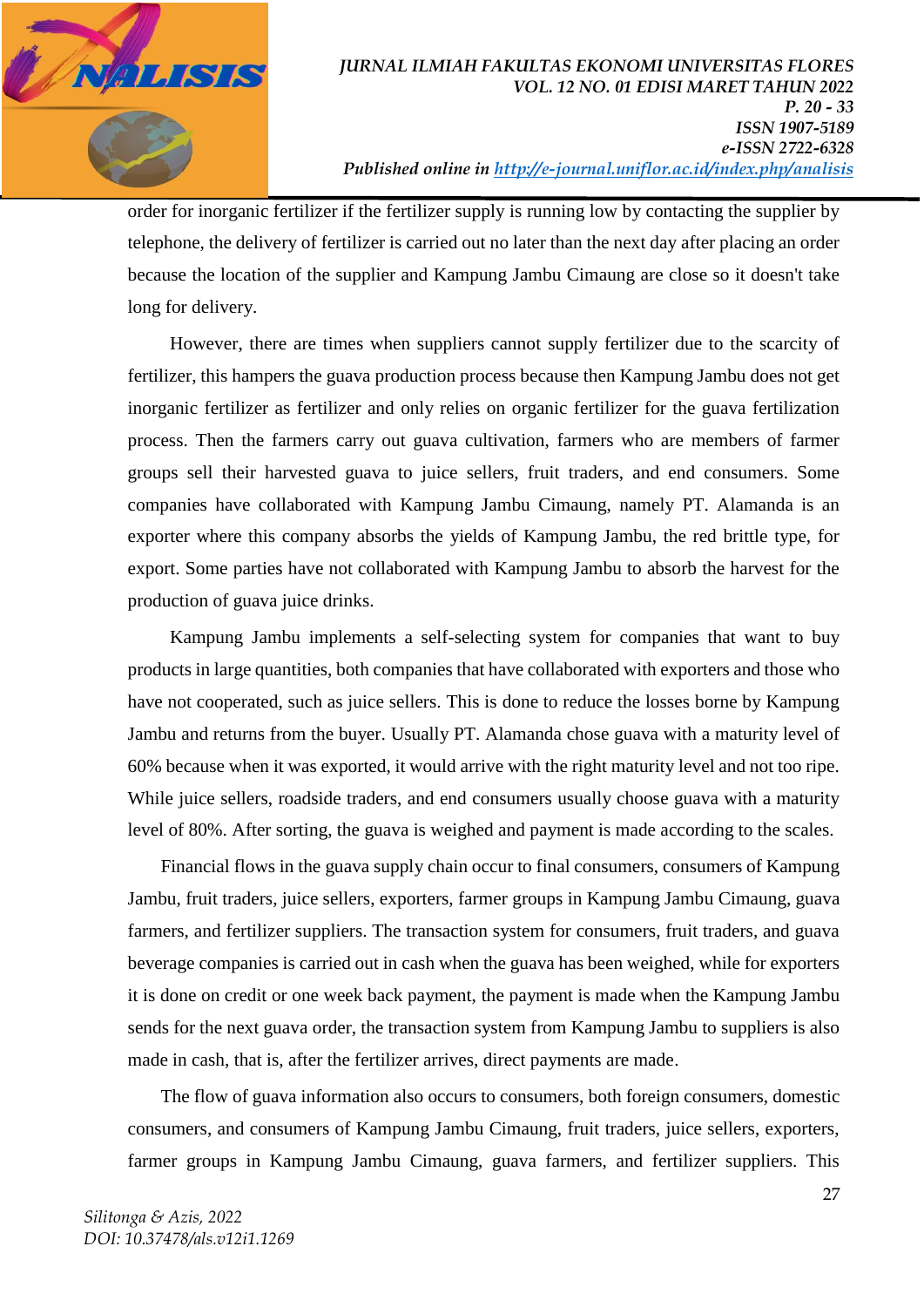

#### *JURNAL ILMIAH FAKULTAS EKONOMI UNIVERSITAS FLORES VOL. 12 NO. 01 EDISI MARET TAHUN 2022 P. 20 - 33 ISSN 1907-5189 e-ISSN 2722-6328 Published online in<http://e-journal.uniflor.ac.id/index.php/analisis>*

information relates to the large number of guava requests needed by exporters, guava juice drink companies, fruit traders, and final consumers, the large supply of guava in Kampung Jambu Cimaung, the number of guavas that can meet buyer demand, fertilizer requests, and fertilizer supplies. However, there is one line of information that is not conveyed, namely the selling price of guava in the international market, so that farmers who are members of the Kampung Jambu farmer group do not know how much the selling price of guava is in foreign markets.

Furthermore, several factors mentioned in the research of Zaroni & Pujiati (2019) are in line with the results obtained in this guava research in product development. From the data analysis based on the results of interviews and simple observations that have been made, the following is obtained a discussion of the driving and inhibiting factors of the supply chain of Kampung Jambu Cimaung. The first factor that drives the supply chain of Kampung Jambu is consumer demand. So far, foreign demand has not been fulfilled, if consumer desires are not fulfilled then the supply chain will not work well because consumers will feel disappointed. Therefore, Kampung Jambu Cimaung needs to maintain relationships with consumers and understand consumer desires.

The next factor that drives Kampung Jambu Cimaung is the potential for developing guava as agro-tourism, Kampung Jambu runs its business through agro-tourism, this agro-tourism is supported by the existence of a fairly large area of land, most of which is spread in Cipinang Village, Cimaung District. Likewise, the growing popularity of Crystal Guava agro-tourism also encourages guava agribusiness.

The next factor is processed guava products, currently, the development of industries that process guava into food or beverages, especially in West Java is also one of the driving factors. Guava is a commodity that has a high respiration rate, this causes a shorter shelf life at room temperature but guava has the potential to be used as raw material for processed foods and beverages, such as being used for making cakes, chips, candy, guava juice drinks, juices, jams. , pudding, pickles, jelly, ice cream, and more.

The last factor that becomes the driving factor is globalization, the presence of consumers abroad and outside the region can create a wide range of supply flows. Kampung Jambu Cimaung has reached overseas consumers such as Malaysia and Singapore as well as outside the region in various regions in Indonesia.

According to Bovet in Cahyono (2010:4) where there is a match between several supply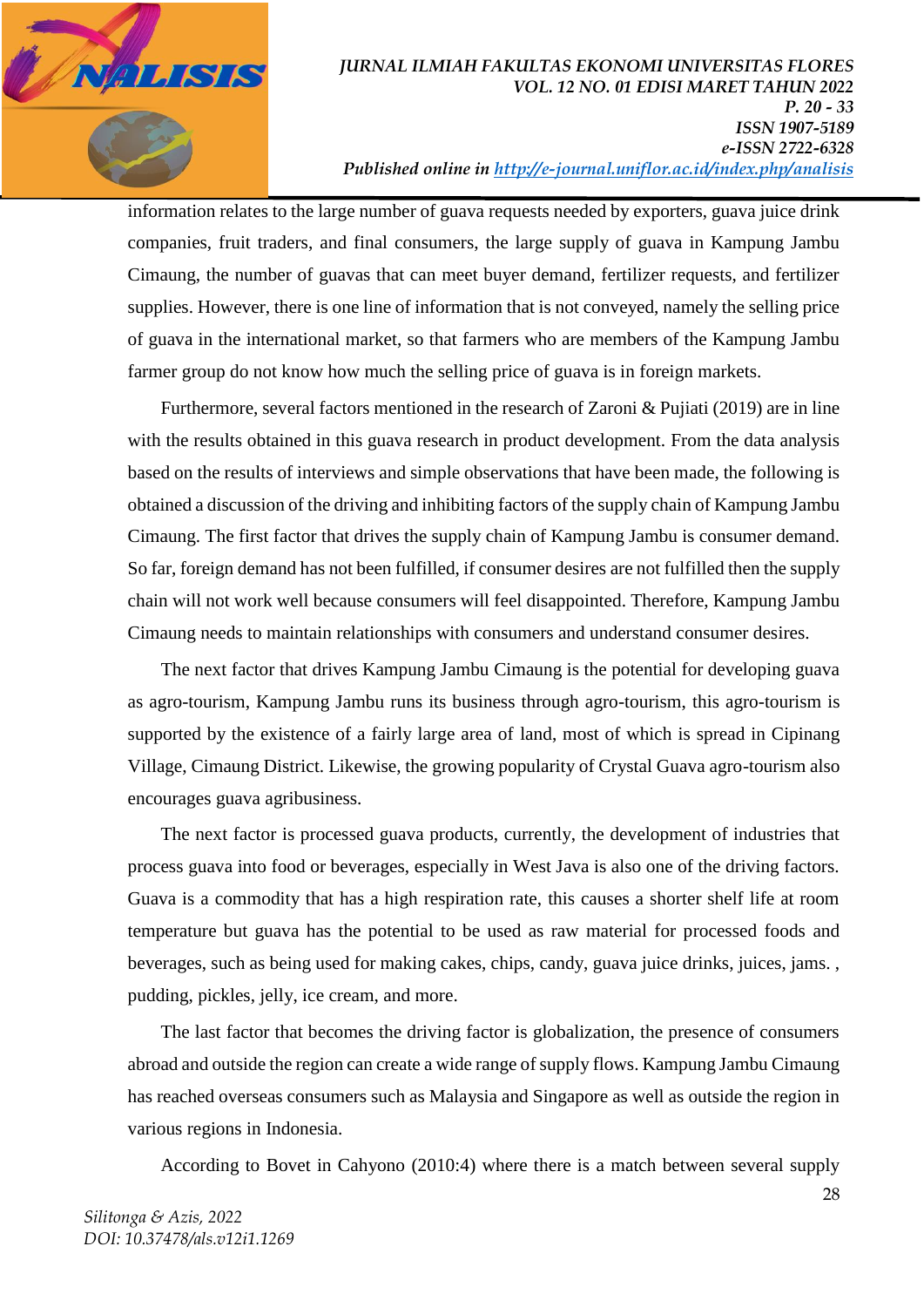

#### *JURNAL ILMIAH FAKULTAS EKONOMI UNIVERSITAS FLORES VOL. 12 NO. 01 EDISI MARET TAHUN 2022 P. 20 - 33 ISSN 1907-5189 e-ISSN 2722-6328 Published online in<http://e-journal.uniflor.ac.id/index.php/analisis>*

chain driving factors, namely globalization and consumer demand, this is also in accordance with the research of Ambarsari *et al.* (2007). This factor is also the main factor driving the guava supply chain in Kampung Jambu Cimaung. However, until now the demand for guava continues to be unfulfilled, especially for export demand. This can be influenced by supply chain inhibiting factors and the inability of Kampung Jambu to predict future demand so that Kampung Jambu does not have an accurate forecast. Factors that may hinder the supply chain of Kampung Jambu Cimaung are pests, the pests that exist are fruit flies or can be called pests of Bactrocera dorsalis. These pests cause guavas that are almost ripe to cause brown spots on the surface of the guava, this is a symptom of disease in guava caused by pests, then the guava rots, there are maggots, holes and fall out so that it can cause the amount of guava produced to be incompatible with what is expected, because the guava is not following the standards, and cannot be sold to consumers. If this is allowed to continue, Kampung Jambu will suffer losses and can hamper supply chain activities.

The next factor is labor, the lack of manpower can have an impact at the time of harvest, when the harvest period the number of guavas that must be picked reaches tens of quintals, sometimes Kampung Jambu has difficulty in getting labor for picking the harvested guavas. This can be a bottleneck in supply chain activities because the process of picking guava which was supposed to be sent to exporters and guava juice companies will be delayed. The delay in the picking process can cause time delays, especially in the production process.

The next factor is security, the theft of guava by people who are not known, by taking in large quantities. This can reduce the amount of guava to be harvested. If the theft occurs continuously, Kampung Jambu will suffer losses, and cannot meet the needs of both consumers, exporters, juice sellers, and guava traders, because guava can continue to decrease. This factor occurs because of the lack of supervision from the Kampung Jambu so that it is easy to steal guava fruit. The guava plantations of Kampung Jambu are very large, so they need extra supervision.

The last factor is climate, the rainy season can inhibit guava growth and affect yield decline, the guava produced will be less than perfect, the guava harvest season occurs from November to February along with the rainy season. This can lead to a decrease in production levels due to guava yields that do not meet the standards and hamper supply chain activities, so there is a need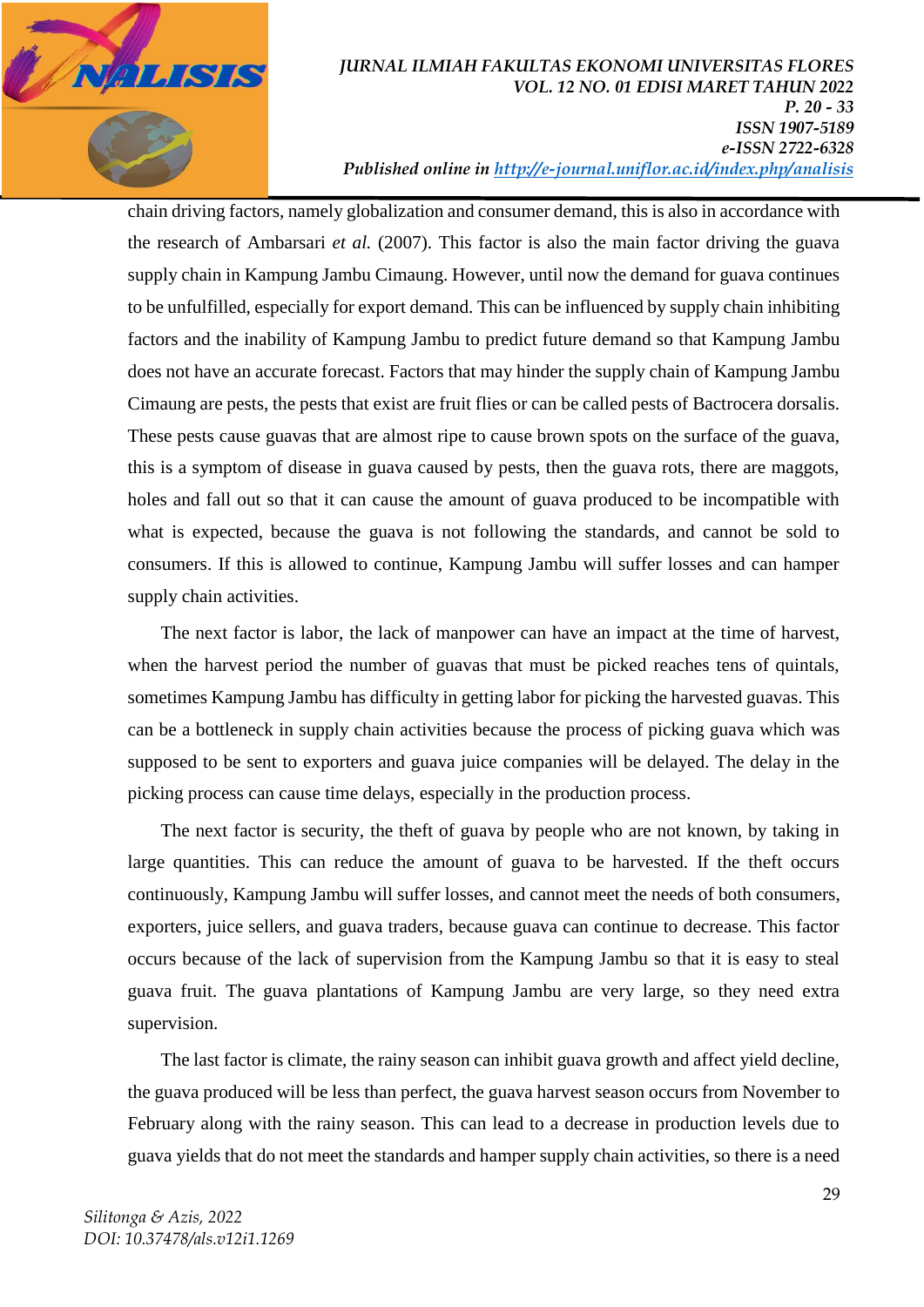

for plastic shading technology that can help prevent raindrops from being exposed to guava, so that guava productivity remains stable in the rainy season. This plastic shade is a plastic house in the form of a tunnel, the arch of the roof of the shade allows the solar radiation needed by the guava plant to enter, but the guava plant can avoid the rainfall which is an inhibiting factor of guava growth.

The main supply chain inhibiting factors are climate and labor, climatic factors are obstacles that are very often experienced, especially in the agribusiness sector because of the difficulty of avoiding and predicting good and bad weather, the lack of labor also causes supply chain activities to be hampered which causes unfulfilled consumer demand.

### **V. CONCLUSIONS AND RECOMMENDATIONS**

Based on the results of the discussion, the conclusions ofr this research is (1) there are 5 links in guava supply chain management activities in Kampung Jambu Cimaung, the actors starting from inorganic fertilizer suppliers namely Sidiq Mandiri Fertilizer Kiosk, guava farmers consisting of 12 farmers, Kampung Jambu Cimaung, exporters namely PT. Alamanda, juice seller, fruit traders, consumers of Kampung Jambu Cimaung to final consumers. (2) The flow of supply chain products is carried out from upstream to downstream, starting with the fulfillment of inorganic fertilizers in Kampung Jambu, then farmers who are members of farmer groups market their products to 4 parties. The supply chain financial flow is carried out in reverse from downstream to upstream, payments are made in cash unless the exporter to Kampung Jambu makes credit payments. Information flow is carried out by each supply chain actor, information in the form of guava availability, fertilizer availability, and consumer demand. (3) The biggest driving factor affecting the supply chain is the high demand for guava and the biggest inhibiting factor in the supply chain of Kampung Jambu is climate.

The following suggestions can be given: (1) to build open and transparent communication between supply chain actors to achieve the goal of supply chain management which is to balance demand and supply to make it more effective. To meet the need for inorganic fertilizers, Kampung Jambu Cimaung can implement a strategy of many suppliers, namely collaborating with other suppliers, without changing fertilizer suppliers so that when there is a shortage of fertilizer at one supplier, Kampung Jambu can receive inorganic fertilizers from other suppliers. (2) The Kampung Jambu is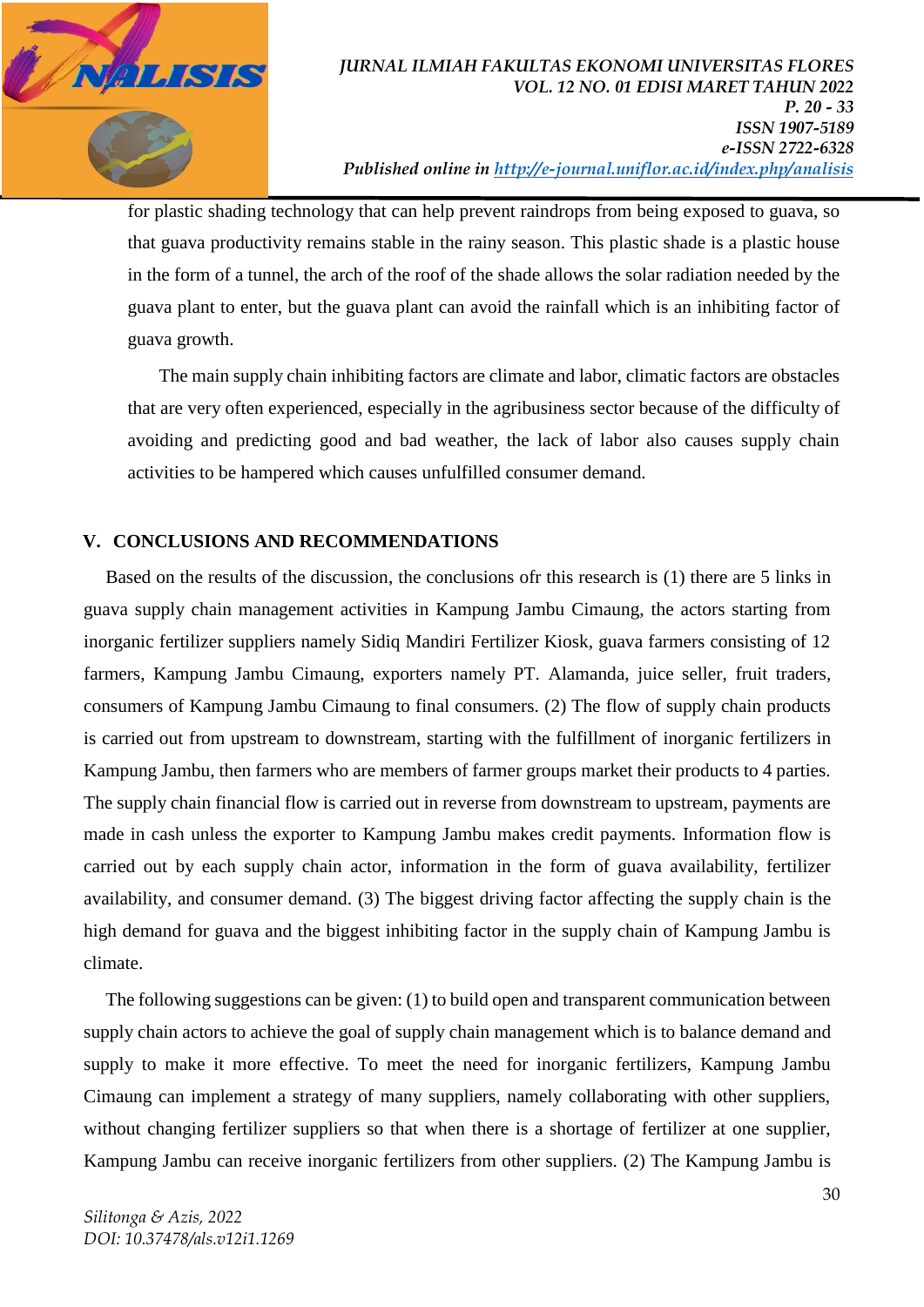

#### *JURNAL ILMIAH FAKULTAS EKONOMI UNIVERSITAS FLORES VOL. 12 NO. 01 EDISI MARET TAHUN 2022 P. 20 - 33 ISSN 1907-5189 e-ISSN 2722-6328 Published online in<http://e-journal.uniflor.ac.id/index.php/analisis>*

expected to form an efficient supply chain management to increase productivity and expand the supply chain network, to strengthen the guava supply. To fulfill the demand for guava, Kampung Jambu Cimaung is better off not only focusing on selling guava, Kampung Jambu can introduce other types of guava contained in it to consumers, this is so that Kampung Jambu can still meet the demand for guava through substitute products. (3) Kampung Jambu can apply a collaborative process to consumers to overcome inhibiting factors and maintain driving factors in supply chain activities, this can increase profits for Kampung Jambu. To minimize the main inhibiting factor in the form of the climate of Kampung Jambu, it is necessary to learn more about guava cultivation such as buying guava cultivation books or reading guava cultivation articles as well as following technological developments to develop guava agribusiness and take care of guava to deal with the climate, especially the rainy season.

## **VI. ACKNOWLEDGEMENTS**

The authors would like to thanks to Kementerian Pendidikan, Kebudayaan, Riset, dan Teknologi Republik Indonesia dan Sekolah Tinggi Ilmu Ekonomi (STIE) Ekuitas Bandung.

### **REFERENCES**

- Albab, R.G.M. & Azis, A.M. (2021)[, Supply Chain Analysis for Household Waste Treatment Product](https://scholar.google.com/citations?view_op=view_citation&hl=en&user=CZNdd7UAAAAJ&cstart=20&pagesize=80&citation_for_view=CZNdd7UAAAAJ:GnPB-g6toBAC)  [from Coconuts,](https://scholar.google.com/citations?view_op=view_citation&hl=en&user=CZNdd7UAAAAJ&cstart=20&pagesize=80&citation_for_view=CZNdd7UAAAAJ:GnPB-g6toBAC) *International Journal of Advances in Engineering and Management*, 3(9), 1779- 1788.
- Ambarsari, I., Choliq, A., & Bahri, S. (2007). Potensi pengembangan agroindustri jambu biji merah di Kabupaten Banjarnegara: Studi kasus Desa Kaliwungu, Kecamatan Mandiraja. *Jurnal Litbang Provinsi Jawa Tengah*, 5(1), 31–40. https://doi.org/10.36762/jurnaljateng.v5i1.140
- Arif, M. (2018), *Supply Chain Management. Sleman*: DEEPUBLISH
- Azis, A.M. & Azis, Y. (2013). Foundation and Basic Information in Designing Performance Management System. *International Journal of Innovation in Business*, 2(4), 327–349.
- Cahyono, B. (2010), Peningkatan Performa Perusahaan Melalui Integrasi Supply Chain Pada Industri Kecil di Semarang. *Jurnal Ekonomi Bisnis*, 11 (1), 1-13.
- Chopra, S. & Meindl, P. (2013), *Supply Chain Management Strategy, Planning and Operation*, ed.5, England: Pearson Education.
- Devi, I. F., Tarigan, K., & Salmiah. (2018). Analisis kelayakan usahatani jambu air kesuma merah (Syzygium aqueum) di Desa Payaroba Kecamatan Binjai Barat. *Journal on Social Economic of Agriculture and Agribusiness*, 9(9). https://jurnal.usu.ac.id/index.php/ceress/article/view/21339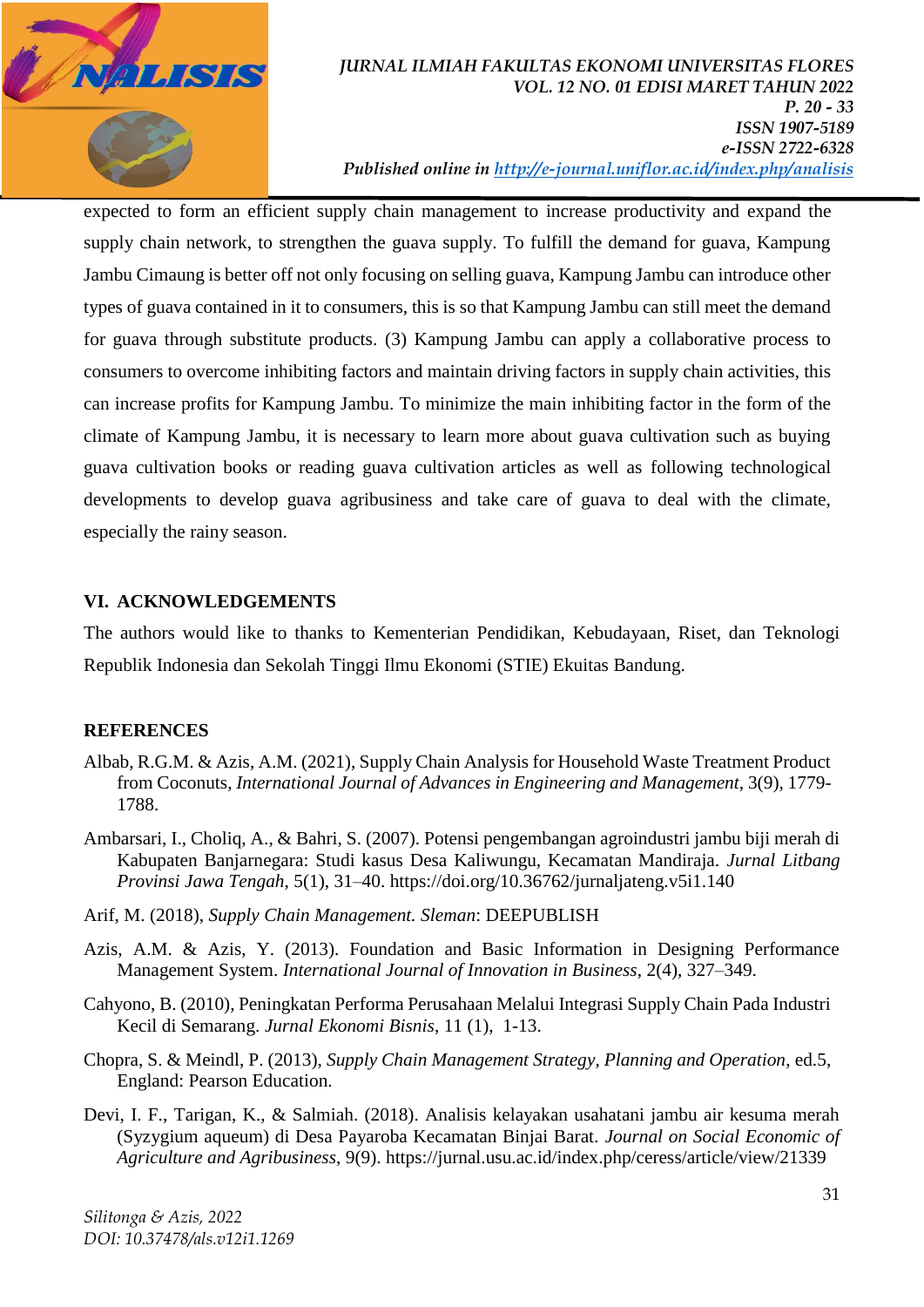

- Ekawati, M., Wibowo, Y., Dalu, K. C. A., & Nurhayati. (2019). Determinasi diversifikasi vertikal produk olahan jambu merah. *Jurnal Agroteknologi* (J-AGT), 13(2), 195–202. <https://doi.org/10.19184/j-agt.v13i02.14640>
- Heizer, J., Render, B. & Chuck, M. (2017), *Principles of Operations Management*, ed. 10, Pearson Education Limited.
- Irjayanti, M. & Azis, A.M. (2017), [Implementing Technology in Creative Industry \(Benchmarking](https://scholar.google.com/citations?view_op=view_citation&hl=en&user=CZNdd7UAAAAJ&citation_for_view=CZNdd7UAAAAJ:4JMBOYKVnBMC)  [Study in Developed Countries\),](https://scholar.google.com/citations?view_op=view_citation&hl=en&user=CZNdd7UAAAAJ&citation_for_view=CZNdd7UAAAAJ:4JMBOYKVnBMC) *Advanced Science Letters*, 23 (9), 8113–8118.
- Irjayanti, M, Azis, A.M., & Sari, P.A. (2016), [Indonesian SMEs readiness for ASEAN economic](https://scholar.google.com/citations?view_op=view_citation&hl=en&user=CZNdd7UAAAAJ&citation_for_view=CZNdd7UAAAAJ:W7OEmFMy1HYC)  [community,](https://scholar.google.com/citations?view_op=view_citation&hl=en&user=CZNdd7UAAAAJ&citation_for_view=CZNdd7UAAAAJ:W7OEmFMy1HYC) *Actual Problems of Economics*, 3 (177), 31-38.
- Kambey, S.F., Kawet, L. dan Sumarauw, J.S. (2016), Analisis Rantai Pasokan (Supply Chain) Kubis di Kelurahan Rurukan Kota Tamohon. *Jurnal EMBA*, 4(5), 304-408.
- Kurnia, T. E., & Listanti, A. T. (2019). Identifikasi preferensi konsumen produk kerupuk jambu biji merah menggunakan metode QFD (Quality Function Deployment). Jurnal Asiimetrik: Jurnal Ilmiah Rekayasa Dan Inovasi, 1(2), 113–123.<https://doi.org/10.35814/asiimetrik.v1i2.820>
- Miles, M. B., Huberman, A. M., & Saldaña, J. (2014). Qualitative data analysis: A methods sourcebook. SAGE Publications Inc.
- Min, H. (2015), *The Essentials of Supply Chain Management*, US America: Pearson Education.
- Premayanti, I. A., Widyantara, I. W., & Dewi, R. K. (2017). Peramalan volume penjualan buah jambu biji merah (Psidium guajava linn.) di CV Moena Abadi Sejahtera 1. *Jurnal Agribisnis dan Agrowisata*, 6(2), 200–210. https://doi.org/10.24843/JAA.2017.v06.i02.p03
- Pujawan, I. N. & Mahendrawati, E.R. (2017). *Supply Chain Management*, edisi ke 3, Surabaya: ITSN.
- Puspawan, D.H. & Azis, A.M. (2019), [The Performance of the Customer Values Perspectives and](https://scholar.google.com/citations?view_op=view_citation&hl=en&user=CZNdd7UAAAAJ&cstart=20&pagesize=80&citation_for_view=CZNdd7UAAAAJ:NMxIlDl6LWMC)  [Company's Fund Distribution,](https://scholar.google.com/citations?view_op=view_citation&hl=en&user=CZNdd7UAAAAJ&cstart=20&pagesize=80&citation_for_view=CZNdd7UAAAAJ:NMxIlDl6LWMC) *International Journal of Management and Applied Science*, 5(11), 99-103.
- Rizalul A, R., Jufri, M., & Ginting, R. (2019). Strategi pengembangan agribisnis komoditi jambu merah (Kasus: Desa Telaga Sari, Kec. Sunggal, Kab. Deli Serdang). *Journal on Social Economic of Agriculture and Agribusiness*, 10(3). <https://jurnal.usu.ac.id/index.php/ceress/article/view/23795>
- Sugara, A.A. & Azis, A.M. (2020). [Electronic Supply Chain Management Application Analysis in](http://myjms.mohe.gov.my/index.php/ijbtm/article/view/10168)  [Retail Industry.](http://myjms.mohe.gov.my/index.php/ijbtm/article/view/10168) *International Journal of Business and Technology Management*, 2(2), 45-51.
- Suheli, M., Hastuti, D., & Nurjayanti, E. D. (2013). Analisis kelayakan usahatani jambu air merah delima (Syzygium samarangense (Blume) Merr. & Perry.) di Kabupaten Demak (Studi kasus di Kelurahan Betokan Kecamatan Demak Kabupaten Demak). Mediagro: *Jurnal Ilmu-Ilmu Pertanian*, 9(2), 46–54. https://doi.org/10.31942/md.v9i2.1333
- Vanichchinchai, A. (2019), *Quality Management and Supply Chain Management Frameworks: A Classification*, *Conference paper on 8th International Conference on Industrial Technology and Management (ICITM),* 22-25. DOI:10.1109/ICITM.2019.8710728.